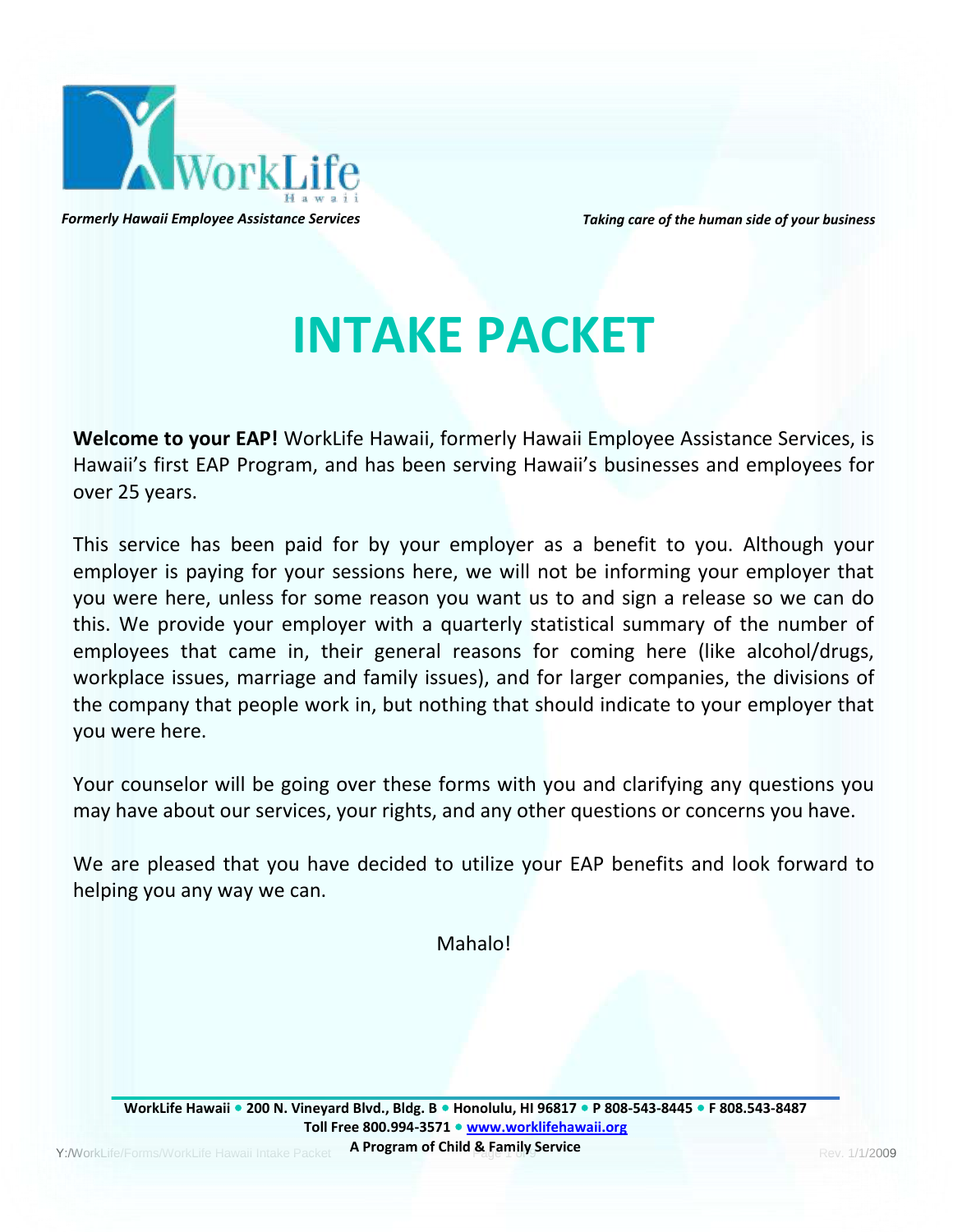This page intentionally left blank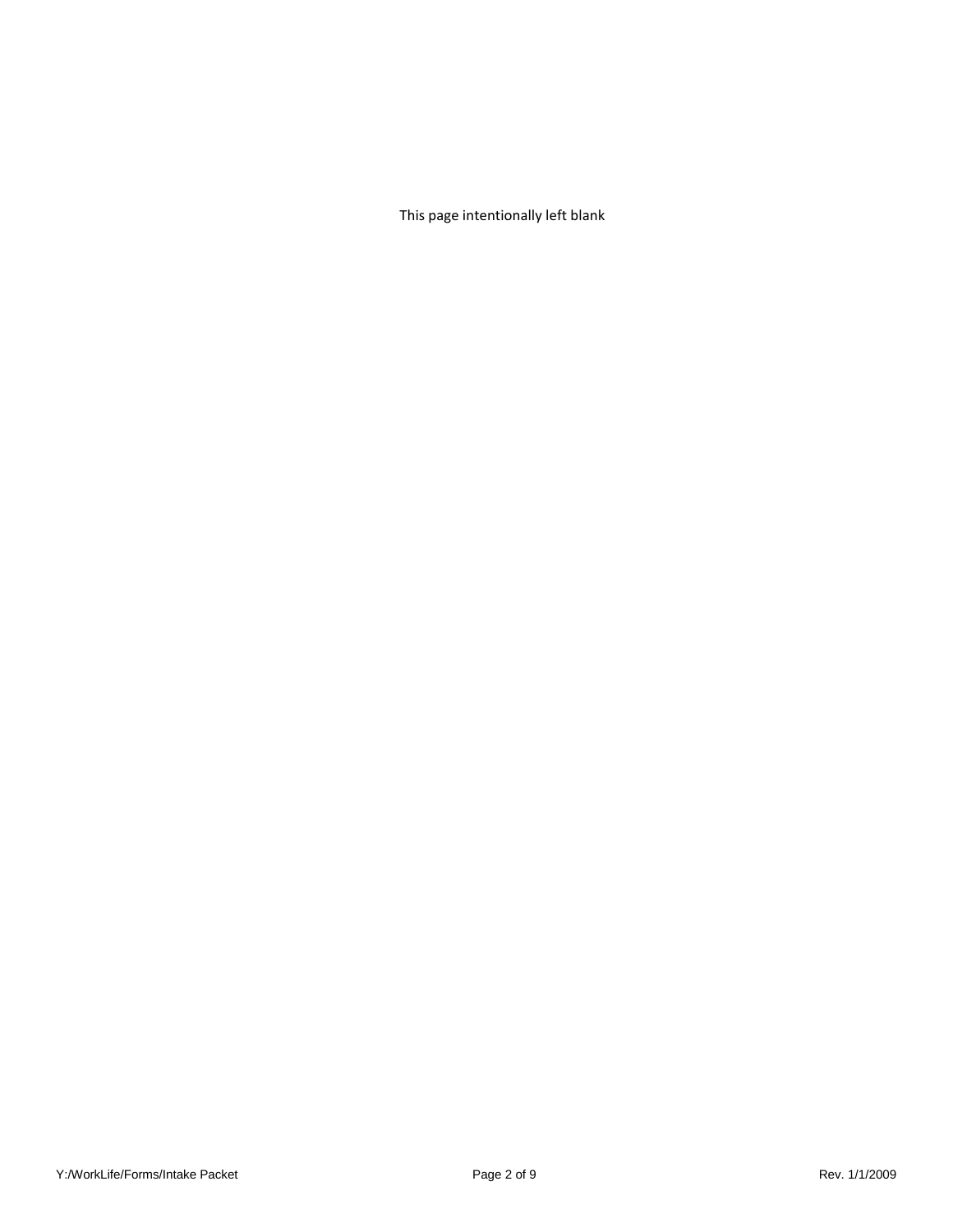### WorkLife Hawaii / Child and Family Service

### **1. FACE SHEET**

**High Risk Client** 

| <b>Please Print Legibly</b> [Fill in the shaded areas at a minimum.]     |                                               | (As defined by program definition)                                                                     |  |  |
|--------------------------------------------------------------------------|-----------------------------------------------|--------------------------------------------------------------------------------------------------------|--|--|
| <b>CLIENT NAME</b>                                                       | IF YOU ARE A CLIENT, DO NOT WRITE IN THIS BOX |                                                                                                        |  |  |
|                                                                          |                                               | <b>AGENCY USE ONLY</b>                                                                                 |  |  |
| <b>MIDDLE</b><br><b>FIRST</b>                                            | <b>LAST</b>                                   | <b>CLIENT CASE #</b>                                                                                   |  |  |
| CASE NAME (if different than Client Name)                                |                                               | (generated by CFS Database)<br>OTHER CASE #                                                            |  |  |
|                                                                          |                                               | (Uni/Care, SAMS, MCH#, CHEIRS, etc.)                                                                   |  |  |
|                                                                          |                                               |                                                                                                        |  |  |
| <b>FIRST</b><br><b>MIDDLE</b>                                            | LAST                                          | <b>INTAKE WORKER NAME</b>                                                                              |  |  |
| <b>ALSO KNOWN AS (Optional)</b>                                          |                                               |                                                                                                        |  |  |
|                                                                          |                                               | <b>INTAKE WORKER#</b><br>DATA ENTRY PERSON'S INITIALS<br><b>MLR</b>                                    |  |  |
|                                                                          |                                               |                                                                                                        |  |  |
| HOME/RESIDENCE ADDRESS                                                   |                                               | PROGRAM CODE BH-008<br>CONTRACT CODE EAP-FEES                                                          |  |  |
|                                                                          |                                               | SITE CODE O-HON                                                                                        |  |  |
| STREET/LOCATION                                                          | APT#                                          |                                                                                                        |  |  |
|                                                                          |                                               | <b>INTAKE DATE</b>                                                                                     |  |  |
| <b>CITY</b><br><b>STATE</b>                                              | ZIP CODE                                      | <b>INTAKE STATUS</b>                                                                                   |  |  |
| MAILING ADDRESS (if different than above)                                |                                               | $\Box$ NEW<br>□CFS TRANSFER                                                                            |  |  |
|                                                                          |                                               | Program Code:                                                                                          |  |  |
|                                                                          |                                               | REOPEN. If Reopen,                                                                                     |  |  |
| STREET/LOCATION                                                          | APT#                                          | Date last closed:                                                                                      |  |  |
|                                                                          |                                               | Contract code:<br>□SPLIT. If Split, list other codes:                                                  |  |  |
| <b>CITY</b><br><b>STATE</b>                                              | ZIP CODE                                      |                                                                                                        |  |  |
|                                                                          |                                               |                                                                                                        |  |  |
|                                                                          |                                               | LIVING CONDITIONS                                                                                      |  |  |
| <b>WORK PHONE</b><br>HOME PHONE<br>(Optional)                            | <b>CELL PHONE</b><br>(Optional)               | □Single Family □Alone<br>□Multi-family                                                                 |  |  |
| Okay to leave a message<br>Okay to leave a message                       | Okay to leave a message                       | □Foster Family □Multi-generational<br>□Homeless □Shelter □Transitional Living                          |  |  |
|                                                                          |                                               | $\Box$ Other                                                                                           |  |  |
| SCHOOL (for minor client)                                                | <b>Current Grade</b>                          |                                                                                                        |  |  |
|                                                                          |                                               | RECEIVES DHS ASSISTANCE? □ Yes<br>$\Box$ No                                                            |  |  |
| <b>EMPLOYER</b>                                                          | Last Grade Completed                          | If Yes, Type of DHS Assistance:<br>$\Box$ Cash<br>□Food Stamps<br>$\Box$ Medical                       |  |  |
| MARITAL STATUS <i>of Self Of Parent/Caregiver (if client is a minor)</i> | (Optional)                                    |                                                                                                        |  |  |
| □M-Married Couple<br>$\square$ S-Single                                  | □D-Divorced                                   | VETERAN? (Optional) □ Yes<br>$\square$ No                                                              |  |  |
| □C-Unmarried Couple<br>$\Box$ W-Widowed                                  | □L-Separated                                  | <b>RELIGION</b>                                                                                        |  |  |
| # OF PERSONS IN HOUSEHOLD                                                |                                               | $\Box$ Muslim<br>$\Box$ Catholic<br>$\Box$ Jewish<br>Protestant<br>$\Box$ Buddhist<br>$\Box$ Christian |  |  |
|                                                                          |                                               | □Unaffiliated                                                                                          |  |  |
| YEARLY GROSS FAMILY INCOME<br>REFERRAL SOURCE (Optional)                 |                                               | $\Box$ Other                                                                                           |  |  |
| <b>Contact Person</b>                                                    |                                               | Phone #                                                                                                |  |  |
|                                                                          |                                               |                                                                                                        |  |  |
| MEDICAL INSURANCE? (Optional)                                            |                                               |                                                                                                        |  |  |
| $\Box$ Yes $\Box$ No<br>If Yes, Insurance Name                           | $\Box$ Vision<br>Dental<br>Medical            |                                                                                                        |  |  |
| What Type?<br><b>CLIENT EMERGENCY CONTACT</b>                            |                                               |                                                                                                        |  |  |
| Name                                                                     |                                               |                                                                                                        |  |  |
| Relationship to Client                                                   |                                               | Secondary Phone #                                                                                      |  |  |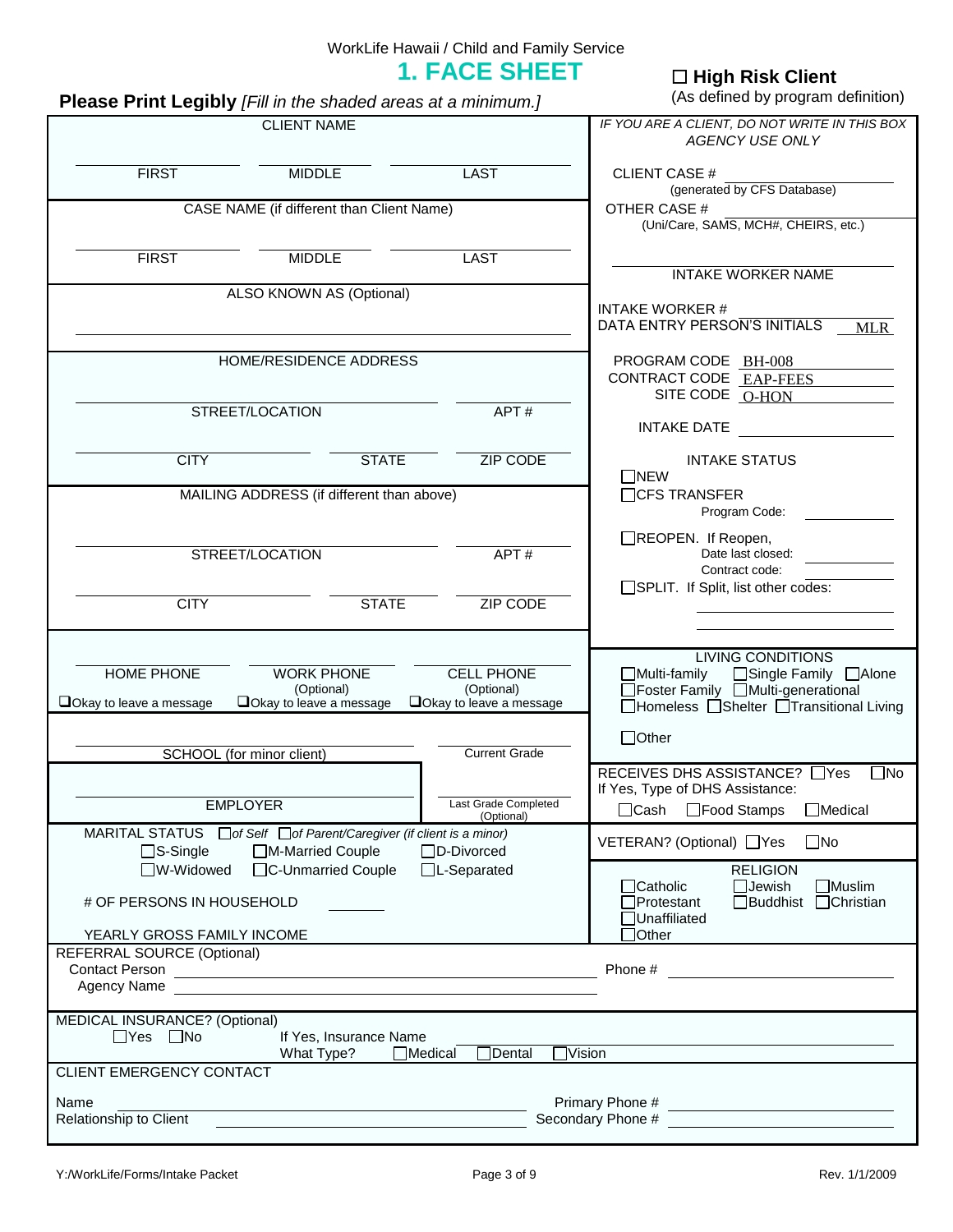# **FACE SHEET** (Continued)

### **Please Print Legibly** *[Fill in the shaded areas at a minimum.]*

| <b>EMPLOYMENT TYPE</b><br>(Optional)<br>Enter code in chart below.                                                                                                                                                                                                                                                                                                                                                                                         |                                                                                                                                                                                                                                                           | <b>ETHNICITY</b> (Enter code(s) for Client here)<br>We are offering multiple choices for clients with mixed ethnicity.<br>If one ethnicity, put "1" on the line to the left of the ethnicity listed below.<br>If multiple ethnicities, number the top 3 choices in order of self-identity.<br>(Enter one code for each Household Member in chart below) |  |                                                                                                                                                |                                                                                               | <b>PRIMARY SPOKEN</b><br>LANGUAGE<br>(Optional)<br>Enter code in chart below.                                      | <b>DISABILITY</b>                                                                                                | Enter code in chart below. |  |
|------------------------------------------------------------------------------------------------------------------------------------------------------------------------------------------------------------------------------------------------------------------------------------------------------------------------------------------------------------------------------------------------------------------------------------------------------------|-----------------------------------------------------------------------------------------------------------------------------------------------------------------------------------------------------------------------------------------------------------|---------------------------------------------------------------------------------------------------------------------------------------------------------------------------------------------------------------------------------------------------------------------------------------------------------------------------------------------------------|--|------------------------------------------------------------------------------------------------------------------------------------------------|-----------------------------------------------------------------------------------------------|--------------------------------------------------------------------------------------------------------------------|------------------------------------------------------------------------------------------------------------------|----------------------------|--|
| <b>AD</b><br>Administrative Support/Clerical<br>AG<br>Agricultural/Forestry/Fishing<br>AM<br>Active Military? □ Yes □ No<br>If Yes, Branch<br>CS<br>Civil Service<br>EX<br>Executive/Administrative/Managerial<br>HM<br>Homemaker<br><b>MS</b><br>Marketing/Sales<br>PO<br>Production/Operating/Maintenance<br>PS<br><b>Professional Specialty</b><br><b>RT</b><br>Retired<br>ST<br>Student<br>SV<br>Service<br><b>UN</b><br>Unemployed<br>VL<br>Volunteer | N<br>Native Am/Am Esk<br>AF<br>African American<br><b>ACB</b><br>Cambodian<br>C<br>Caucasian<br>AC<br>Chinese<br>F<br>Filipino<br>H<br>Hawaiian<br>L<br>Hispanic/Latin<br>AJ<br>Japanese<br>AK<br>Korean<br>$\circ$<br>Other<br>If Other, please specify: | AL<br>AO<br>PS<br>PT<br>PO<br>PM<br>AV<br>AB<br><b>RF</b><br>PR                                                                                                                                                                                                                                                                                         |  | Laotian<br>Other Asian<br>Samoan<br>Tongan<br>Other Pacific<br>Islander<br>Marshallese<br>Vietnamese<br>Arab American<br>Refused<br>Portuguese | Е<br>С<br>F<br>Filipino<br>J<br>Κ<br>Korean<br>L<br>Laotian<br>M<br>P<br>S<br>V<br>O<br>Other | English<br>Chinese<br>Japanese<br>Marshallese<br>So. Pacific<br>Spanish<br>Vietnamese<br>If Other, please specify: | н<br>Hearing<br>$\vee$<br>Vision<br>М<br>Mobility<br>S<br>Speech<br>U<br>None<br>$\circ$<br>Other                | If Other, please specify:  |  |
| <b>CLIENT</b><br>(01)                                                                                                                                                                                                                                                                                                                                                                                                                                      |                                                                                                                                                                                                                                                           |                                                                                                                                                                                                                                                                                                                                                         |  |                                                                                                                                                | <b>DOB</b>                                                                                    |                                                                                                                    | <b>Sex</b><br><b>Primary Spoken</b>                                                                              |                            |  |
|                                                                                                                                                                                                                                                                                                                                                                                                                                                            |                                                                                                                                                                                                                                                           | Relationship<br>to Client                                                                                                                                                                                                                                                                                                                               |  | <b>SELF</b>                                                                                                                                    | <b>Ethnicity</b><br>Employment                                                                |                                                                                                                    | Language                                                                                                         |                            |  |
|                                                                                                                                                                                                                                                                                                                                                                                                                                                            | <b>NAME</b>                                                                                                                                                                                                                                               |                                                                                                                                                                                                                                                                                                                                                         |  |                                                                                                                                                | Type                                                                                          |                                                                                                                    | <b>Disability</b>                                                                                                |                            |  |
| <b>ADULT</b><br>(02)<br>Receiving                                                                                                                                                                                                                                                                                                                                                                                                                          |                                                                                                                                                                                                                                                           |                                                                                                                                                                                                                                                                                                                                                         |  |                                                                                                                                                | Relationship<br>to Client                                                                     | $\Box$ Other $\Box$                                                                                                | □Spouse □Parent □Foster Parent □Caregiver<br>□ Guardian/Legal Custodian □ Significant Other                      |                            |  |
| Services?                                                                                                                                                                                                                                                                                                                                                                                                                                                  | <b>NAME</b>                                                                                                                                                                                                                                               | <b>WORK PHN#</b>                                                                                                                                                                                                                                                                                                                                        |  |                                                                                                                                                | <b>DOB</b>                                                                                    |                                                                                                                    | <b>Sex</b><br><b>Primary Spoken</b>                                                                              |                            |  |
| $\Box$ Yes<br>$\square$ No                                                                                                                                                                                                                                                                                                                                                                                                                                 |                                                                                                                                                                                                                                                           |                                                                                                                                                                                                                                                                                                                                                         |  |                                                                                                                                                | <b>Ethnicity</b><br>Employment                                                                |                                                                                                                    | Language                                                                                                         |                            |  |
| <b>ADULT</b><br>(03)                                                                                                                                                                                                                                                                                                                                                                                                                                       | <b>EMPLOYER</b>                                                                                                                                                                                                                                           | OTHER PHN #                                                                                                                                                                                                                                                                                                                                             |  |                                                                                                                                                | <b>Type</b><br>Relationship                                                                   |                                                                                                                    | <b>Disability</b><br>□Spouse □Parent □Foster Parent □Caregiver<br>□ Guardian/Legal Custodian □ Significant Other |                            |  |
| Receiving                                                                                                                                                                                                                                                                                                                                                                                                                                                  |                                                                                                                                                                                                                                                           |                                                                                                                                                                                                                                                                                                                                                         |  |                                                                                                                                                | to Client<br><b>DOB</b>                                                                       | $\Box$ Other                                                                                                       |                                                                                                                  |                            |  |
| Services?<br>$\Box$ Yes                                                                                                                                                                                                                                                                                                                                                                                                                                    | <b>NAME</b>                                                                                                                                                                                                                                               |                                                                                                                                                                                                                                                                                                                                                         |  | WORK PHN #                                                                                                                                     |                                                                                               |                                                                                                                    | Sex<br><b>Primary Spoken</b>                                                                                     |                            |  |
| $\square$ No                                                                                                                                                                                                                                                                                                                                                                                                                                               | <b>EMPLOYER</b>                                                                                                                                                                                                                                           | OTHER PHN #                                                                                                                                                                                                                                                                                                                                             |  |                                                                                                                                                | <b>Ethnicity</b><br>Employment                                                                |                                                                                                                    | Language<br><b>Disability</b>                                                                                    |                            |  |
| <b>HOUSEHOLD MEMBERS</b>                                                                                                                                                                                                                                                                                                                                                                                                                                   |                                                                                                                                                                                                                                                           |                                                                                                                                                                                                                                                                                                                                                         |  |                                                                                                                                                | <b>Type</b>                                                                                   |                                                                                                                    |                                                                                                                  |                            |  |
| □Spouse □ Parent □ Foster Parent □ Caregiver □ Guardian/Legal Custodian<br><b>Relationship to</b><br>(04)<br><b>OTHER</b><br>Receiving Services? □ Yes □ No<br>Client<br>□Significant Other □Other                                                                                                                                                                                                                                                         |                                                                                                                                                                                                                                                           |                                                                                                                                                                                                                                                                                                                                                         |  |                                                                                                                                                |                                                                                               |                                                                                                                    |                                                                                                                  |                            |  |
| $\Box$ Adult                                                                                                                                                                                                                                                                                                                                                                                                                                               |                                                                                                                                                                                                                                                           | <b>DOB</b>                                                                                                                                                                                                                                                                                                                                              |  |                                                                                                                                                | Sex                                                                                           |                                                                                                                    | <b>Primary Spoken</b><br>Language                                                                                |                            |  |
| $\Box$ Child                                                                                                                                                                                                                                                                                                                                                                                                                                               | <b>NAME</b>                                                                                                                                                                                                                                               | Ethnicity                                                                                                                                                                                                                                                                                                                                               |  |                                                                                                                                                | <b>Employment Type</b>                                                                        |                                                                                                                    | <b>Disability</b>                                                                                                |                            |  |
| (05)<br><b>OTHER</b>                                                                                                                                                                                                                                                                                                                                                                                                                                       | Receiving Services? □ Yes □ No                                                                                                                                                                                                                            | <b>Relationship to</b><br>Client                                                                                                                                                                                                                                                                                                                        |  |                                                                                                                                                | □Significant Other □Other                                                                     |                                                                                                                    | □Spouse □Parent □Foster Parent □Caregiver □Guardian/Legal Custodian                                              |                            |  |
| $\Box$ Adult                                                                                                                                                                                                                                                                                                                                                                                                                                               |                                                                                                                                                                                                                                                           | <b>DOB</b>                                                                                                                                                                                                                                                                                                                                              |  |                                                                                                                                                | Sex                                                                                           |                                                                                                                    | <b>Primary Spoken</b><br>Language                                                                                |                            |  |
| $\Box$ Child                                                                                                                                                                                                                                                                                                                                                                                                                                               | <b>NAME</b>                                                                                                                                                                                                                                               | <b>Ethnicity</b>                                                                                                                                                                                                                                                                                                                                        |  |                                                                                                                                                | <b>Employment Type</b>                                                                        |                                                                                                                    | <b>Disability</b>                                                                                                |                            |  |
| (06)<br><b>OTHER</b>                                                                                                                                                                                                                                                                                                                                                                                                                                       | Receiving Services? □ Yes □ No                                                                                                                                                                                                                            | <b>Relationship to</b><br>Client                                                                                                                                                                                                                                                                                                                        |  |                                                                                                                                                |                                                                                               |                                                                                                                    | □Spouse □Parent □Foster Parent □Caregiver □Guardian/Legal Custodian                                              |                            |  |
| <b>∩Adult</b>                                                                                                                                                                                                                                                                                                                                                                                                                                              |                                                                                                                                                                                                                                                           | <b>DOB</b>                                                                                                                                                                                                                                                                                                                                              |  |                                                                                                                                                | Sex                                                                                           |                                                                                                                    | <b>Primary Spoken</b><br>Language                                                                                |                            |  |
| $\Box$ Child                                                                                                                                                                                                                                                                                                                                                                                                                                               | <b>NAME</b>                                                                                                                                                                                                                                               | <b>Ethnicity</b><br><b>Relationship to</b>                                                                                                                                                                                                                                                                                                              |  |                                                                                                                                                | <b>Employment Type</b>                                                                        |                                                                                                                    | <b>Disability</b><br>□Spouse □Parent □Foster Parent □Caregiver □Guardian/Legal Custodian                         |                            |  |
| <b>OTHER</b><br>(07)                                                                                                                                                                                                                                                                                                                                                                                                                                       | Receiving Services? □ Yes □ No                                                                                                                                                                                                                            | Client                                                                                                                                                                                                                                                                                                                                                  |  |                                                                                                                                                | □Significant Other □Other                                                                     |                                                                                                                    | <b>Primary Spoken</b>                                                                                            |                            |  |
| $\Box$ Adult<br>$\Box$ Child                                                                                                                                                                                                                                                                                                                                                                                                                               | <b>NAME</b>                                                                                                                                                                                                                                               | <b>DOB</b><br><b>Ethnicity</b>                                                                                                                                                                                                                                                                                                                          |  |                                                                                                                                                | Sex<br><b>Employment Type</b>                                                                 |                                                                                                                    | Language<br>Disability                                                                                           |                            |  |
| <b>OTHER</b><br>(08)                                                                                                                                                                                                                                                                                                                                                                                                                                       | Receiving Services? □ Yes □ No                                                                                                                                                                                                                            | <b>Relationship to</b><br>Client                                                                                                                                                                                                                                                                                                                        |  |                                                                                                                                                | □Significant Other □Other                                                                     |                                                                                                                    | □Spouse □Parent □Foster Parent □Caregiver □Guardian/Legal Custodian                                              |                            |  |
| $\Box$ Adult                                                                                                                                                                                                                                                                                                                                                                                                                                               |                                                                                                                                                                                                                                                           | <b>DOB</b>                                                                                                                                                                                                                                                                                                                                              |  |                                                                                                                                                | Sex                                                                                           |                                                                                                                    | <b>Primary Spoken</b><br>Language                                                                                |                            |  |
| $\Box$ Child                                                                                                                                                                                                                                                                                                                                                                                                                                               | <b>NAME</b>                                                                                                                                                                                                                                               | <b>Ethnicity</b>                                                                                                                                                                                                                                                                                                                                        |  |                                                                                                                                                | <b>Employment Type</b>                                                                        |                                                                                                                    | <b>Disability</b>                                                                                                |                            |  |
| <b>OTHER</b><br>(09)                                                                                                                                                                                                                                                                                                                                                                                                                                       | Receiving Services? □ Yes □ No                                                                                                                                                                                                                            | <b>Relationship to</b><br>Client                                                                                                                                                                                                                                                                                                                        |  |                                                                                                                                                | □Significant Other □Other                                                                     |                                                                                                                    | □Spouse □Parent □Foster Parent □Caregiver □Guardian/Legal Custodian                                              |                            |  |
| $\Box$ Adult                                                                                                                                                                                                                                                                                                                                                                                                                                               |                                                                                                                                                                                                                                                           | <b>DOB</b>                                                                                                                                                                                                                                                                                                                                              |  |                                                                                                                                                | Sex                                                                                           |                                                                                                                    | <b>Primary Spoken</b><br>Language                                                                                |                            |  |
| $\Box$ Child                                                                                                                                                                                                                                                                                                                                                                                                                                               | <b>NAME</b>                                                                                                                                                                                                                                               | Ethnicity                                                                                                                                                                                                                                                                                                                                               |  |                                                                                                                                                | <b>Employment Type</b>                                                                        |                                                                                                                    | <b>Disability</b>                                                                                                |                            |  |
| (10)<br><b>OTHER</b>                                                                                                                                                                                                                                                                                                                                                                                                                                       | Receiving Services? □ Yes □ No                                                                                                                                                                                                                            | <b>Relationship to</b><br>Client                                                                                                                                                                                                                                                                                                                        |  |                                                                                                                                                | □Significant Other □Other                                                                     |                                                                                                                    | □Spouse □Parent □Foster Parent □Caregiver □Guardian/Legal Custodian                                              |                            |  |
| $\Box$ Adult                                                                                                                                                                                                                                                                                                                                                                                                                                               |                                                                                                                                                                                                                                                           | <b>DOB</b>                                                                                                                                                                                                                                                                                                                                              |  |                                                                                                                                                | Sex                                                                                           |                                                                                                                    | <b>Primary Spoken</b><br>Language                                                                                |                            |  |
| $\Box$ Child                                                                                                                                                                                                                                                                                                                                                                                                                                               | <b>NAME</b>                                                                                                                                                                                                                                               | <b>Ethnicity</b>                                                                                                                                                                                                                                                                                                                                        |  |                                                                                                                                                | <b>Employment Type</b>                                                                        |                                                                                                                    | <b>Disability</b>                                                                                                |                            |  |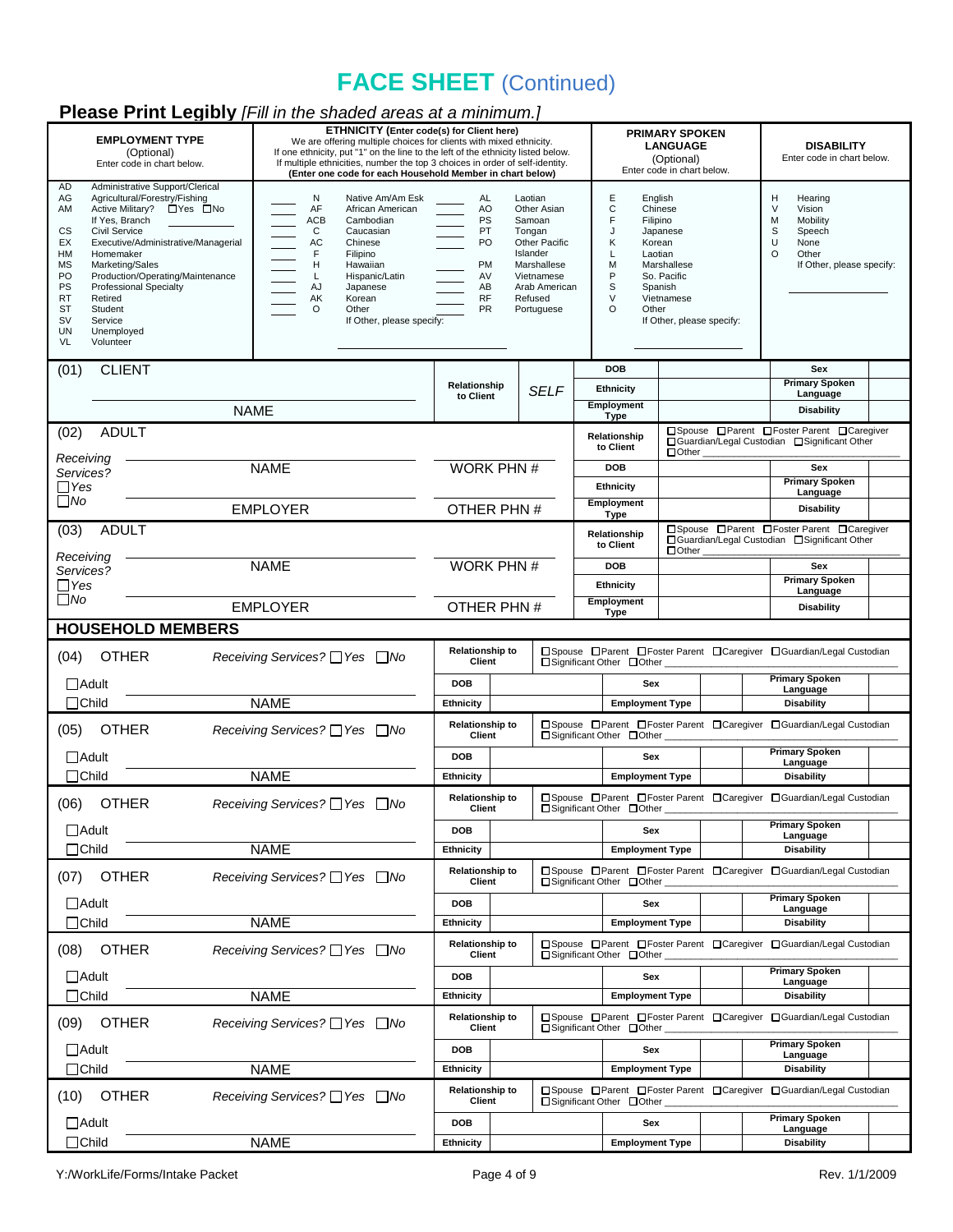

### **2. NOTICE OF PRIVACY PRACTICES**

**For the Use and Disclosure of Private Health Information**

#### **THIS NOTICE DESCRIBES HOW MEDICAL INFORMATION ABOUT YOU MAY BE USED AND DISCLOSED AND HOW YOU CAN GET ACCESS TO THIS INFORMATION. PLEASE REVIEW IT CAREFULLY.**



Effective Date: April 14, 2003

Anyone has the right to ask for a paper copy of this Notice at any time.

#### **Understanding your health record**

A record or a note is made each time you visit a Child and Family Service program and receive services. The services provided, interventions, service plan, and a plan for future services and care are recorded. This information is most often referred to as your "client record or case file," and serves as a basis for planning services, care and treatment. It also serves as a means of communication among any and all other health care providers or workers who may contribute to your care and the services you are provided. Understanding what information is retained in your client record and how that information may be used will help you to ensure its accuracy, and enable you to relate to who, what, when, where, and why others may be allowed access to your client record. This effort is being made to assist you in making informed decisions about authorizing the disclosure of your health information to others.

#### **Understanding your health information rights**

Your client record is the physical property of the health service practitioner or worker or facility that compiled it, but the content is about you and therefore belongs to you. You have the right to request restrictions on certain uses and disclosures of your information, and to request amendments be made to your client file. Your rights include being able to review or obtain a paper copy of your client record, and be given an account of all disclosures. You may also request communications of your health information be made by alternative means or to alternative locations. For other than activity that has already occurred, you may revoke any further authorizations to use or disclose your health information.

#### **Our responsibilities**

Child and Family Service is required to maintain privacy of your health information and to provide you with notice of our legal commitment and privacy practices with respect to the information we collect and maintain about you. Child and Family Service is required to abide by the terms of this notice and to notify you if we are unable to grant your requested restrictions or reasonable desires to communicate your health information by alternative means or to alternative locations.

Child and Family Service reserves the right to change its practices and effect new provisions that enhance the privacy standards of all client health information. In the event that changes are made, Child and Family Service will notify you through postings at program service sites and will post changes on our web site that provides information about our client services.

#### **Your health information will be used for treatment, payment, and health care operations.**

**Treatment** – Information obtained by your health provider or worker with Child and Family Service will be recorded in your client records and used to determine the course of services that should work best for you. This consists of your provider or worker recording his/her own expectations and those of others involved in providing you care. Your health information may be shared with others involved in your care, such as other workers, specialists, psychologists, or physicians. An example of such use and disclosure of your information for treatment purposes would be an outreach worker may consult with the health specialist in the same program for recommendation for your service plan.

**Payment** – Your health care information will be used in order to receive payment for services rendered by Child and Family Service. A request for payment may be sent to a third-party payer with accompanying documentation that identifies you, your care and services provided. An example of such use and disclosure of your information for payment purposes would be the submission of your name, date of birth, and service provided you by Child and Family Service.

**Health Care Operations** – The staff of Child and Family Service will use your health information to assess the care you received and the outcome of your case compared to others like it. Your information may be reviewed for risk management or quality improvement purposes in our efforts to continually improve the quality and effectiveness of the care and services we provide. An example of such use and disclosure of your information for health care operations purposes would be a review of the care you have received and related record keeping to ensure that Child and Family Service is providing high quality care to its clients.

#### **Understanding Child and Family Service Policy for Specific Disclosures**

**Business Associates** – Some or all of your health information may be subject to disclosure through contracts for services to assist Child and Family Service in providing health care. To protect your health information, we require these Business Associates to follow the same standards held by Child and Family Service through terms detailed in a written agreement.

**Notification** – Your health records may be used, as appropriate, to notify or assist family members, personal representatives, or other persons responsible for your care of your whereabouts or to enhance your well-being.

**Appointment Reminders** – Child and Family Service may contact you through the mail or telephone at an address or telephone number you provide to remind you of upcoming service related appointments.

**Health Related Benefits and Services** – Child and Family Service may contact you for purposes of describing or recommending service alternatives, providing information about health-related benefits or services that may be of interest to you.

**Communications with Family** – Using best judgment, a family member, or close personal friend, identified by you, may be given information relevant to your care.

**Marketing** – Child and Family Service reserves the right to contact you with information about other health-related services that may be appropriate to you.

**Fund Raising** – Child and Family Service reserves the right to contact you as part of general fund-raising efforts.

**Research** – Our information will be disclosed to researchers upon Research Committee approval, and upon the assurance that established protocol to ensure the privacy of your health information has been obtained.

**Food and Drug Administration (FDA)** – Child and Family Service is required by law to disclose health information to the FDA related to any adverse effects of food, supplements, products, and product defects for surveillance to enable product recalls, repairs, or replacements.

**Worker's Compensation** – Child and Family Service will release information to the extent authorized by law in matters of worker's compensation.

Public Health – Child and Family Service is required by law to disclose health information to public health and/or legal authorities charged with tracking reports of birth and morbidity. Child and Family Service is further required by law to report communicable disease, injury, or disability.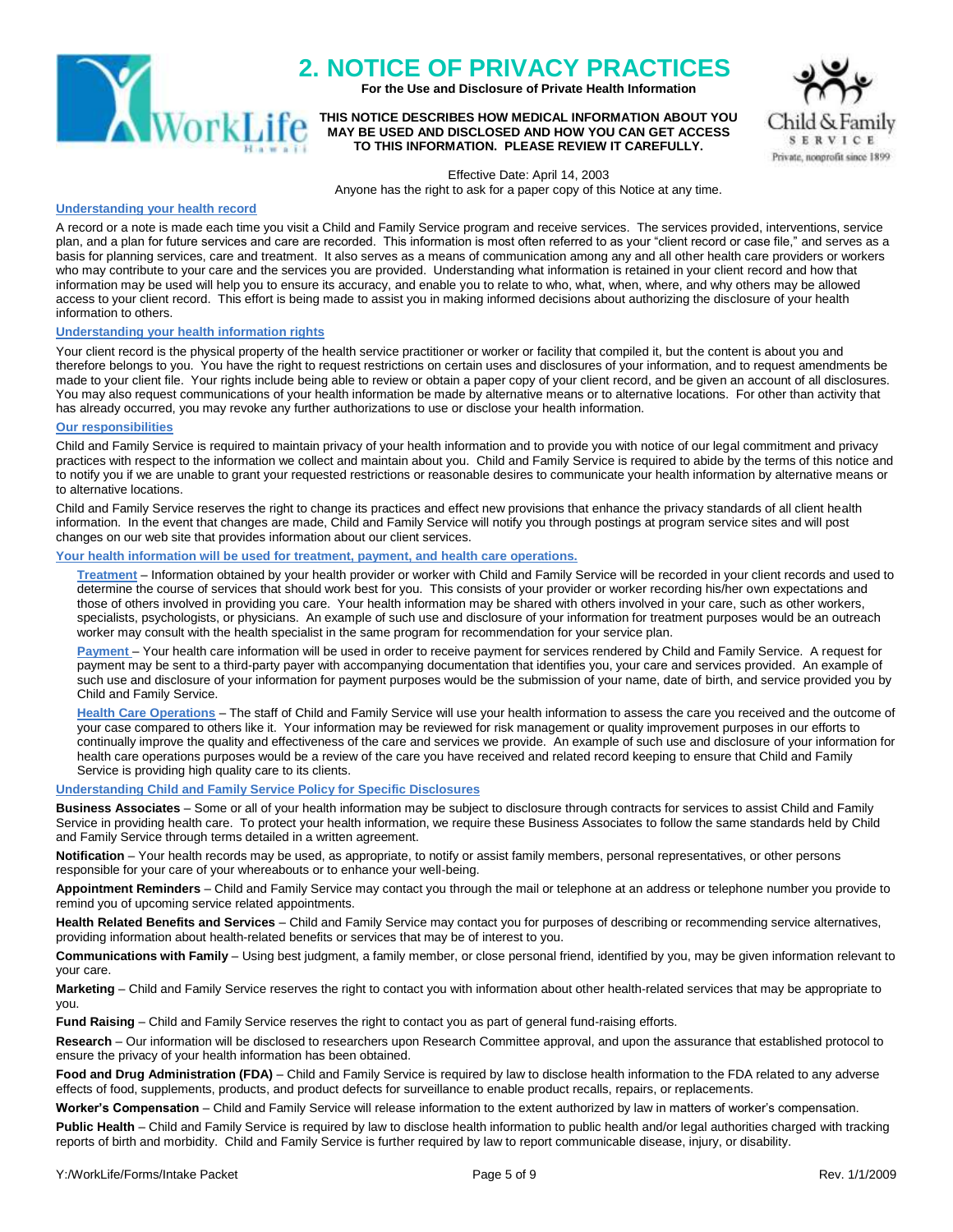**Correctional Facilities –** Child and Family Service will release health information on incarcerated individuals to correctional agents or institutions for the necessary welfare of the individual or for the health and safety of other individuals. The rights outlined in the Notice of Privacy Practices will not be extended to incarcerated individuals.

**Law Enforcement** – (1) Your health information will be disclosed for law enforcement purposes as required under state law or in response to a valid subpoena. (2) Provisions of federal law permit the disclosure of your health information to appropriate health oversight agencies, public health authorities, or attorneys in the event that a staff member or business associate of Child and Family Service believes in good faith that there has been unlawful conduct or violations of professional or clinical standards that may endanger one or more clients, workers, or the general public.

#### **Other than for reasons described in this notice, Child and Family Service agrees not to use or disclose your health information without your authorization.**

#### *To Receive Additional Information or Report a Problem*

For further explanation of this notice you may contact the Director of Quality Assurance by phone at (808) 681-3500, by e-mail at privacyofficer@cfshawaii.org, or by mail at Child & Family Service, 91-1841 Fort Weaver Road, Ewa Beach, Hawaii, 96706.

If you believe your privacy rights have been violated, you have the right to file a complaint with our office or with the Secretary of Health and Human Services with no fear of retaliation by Child and Family Service.

**NOTICE OF PRIVACY PRACTICES AVAILABILITY:** The terms described in this notice will be posted where services occur. All individuals receiving care will be given a hard copy.

### **3. CLIENT GRIEVANCE INFORMATION -- FORMAL AND INFORMAL**

Child and Family Service (CFS) staff do their best to help you. But, as in any organization, sometimes we are not completely successful. If you are unhappy about the service you have received or CFS protection of your protected health information (PHI) or CFS adherence to our policies and procedures related to your PHI, you are entitled to file a grievance.

There are two different types of grievances. An **Informal Grievance** is a verbal complaint that is resolved at the program level by discussing what you are unhappy about and reaching an agreement between yourself and CFS Staff. A **Formal Grievance** is a complaint that has been submitted in writing to the Director of Program Services.

- If your concern relates to the service or treatment you have received, tell your worker.
- If talking to your worker doesn't help, ask our receptionist or your worker the name of their supervisor and explain the situation to them.
- If that still doesn't give you satisfaction, ask the receptionist or your worker for the name of the Director of the Program responsible for the service you are receiving.
- Write a letter to the Director explaining the problem. If you feel uncomfortable about writing the letter, we will help you or you can get a friend to assist.
- The Child and Family Service (CFS) Privacy Officer is also available to ensure grievance procedures are followed correctly. If you have concerns and need to speak to someone, call 681-3500 and ask for the Privacy Officer.
- Within five working days of getting your letter, the Director of Program Services, or designee, will call or ask you to come in.
- Together you will discuss the problem and try to come up with a solution. If nothing can be worked out, the Director of Program Services will appoint two people on the staff of the organization who have not been involved with your case to carefully examine all aspects of the problem and to talk to everyone involved. These individuals are called arbitrators. The arbitrator will arrange an interview in order to hear both sides of the situation.
- At that time you will have the right to look at any of the records, and to talk to anyone who you think might help you explain your grievance.
- Within five working days of your meeting the Director of Program Services, you will get a call from the arbitrators to set up an interview date at some mutually acceptable time.
- You will have the opportunity to fully explain your concerns to the arbitrators in your own words at the interview.
- Within 24 hours of the interview the arbitrators will submit a written report to the Director of Program Services which summarizes the grievance and their recommendations.
- Within five (5) working days the Director of Program Services will have examined all of the records and given thought to the arbitrator's recommendation.
- The Director of Program Services will ask you to meet in person. He/she will talk to you about your grievance and give you his/her decision regarding it.
- If you are not satisfied with the decision that is made, you have the right to appeal this decision.
- In order to appeal the decision, put the reason you are appealing the decision into writing and address it to the CEO. If you need assistance with this process, you can contact your worker or your Clients Rights Advisor, the Privacy Officer.
- The CEO will then review your appeal and if it is accepted, a supplemental investigation will be conducted by two additional arbitrators and you may be interviewed again.
- The results of this investigation will then be given to the CEO within 1 week.
- The CEO with the assistance of other Senior Management Staff will then make a final decision regarding the appeal and you will be informed of it as soon as possible.

If your concern relates to how CFS is protecting your health information or how CFS is adhering to its privacy practices, or related policies and procedures, contact the CFS Privacy Officer and provide your specific grievance in writing. You may also contact the Secretary of the U.S. Department of Health and Human Services without making your grievance known to CFS.

- The CFS Privacy Officer will review your specific grievance and conduct an investigation.
- Within 30 days you will be provided with the results of the investigation and any corrective action taken, if it is found necessary to do so.  $\bullet$
- If you are not satisfied with the response of the CFS Privacy Officer, two individuals will be appointed as arbitrators by the CFS President and CEO.
- The arbitrators will contact you to set up a hearing within 10 days from the date of the decision by the CFS Privacy Officer.
- A hearing at an agreeable date, time and place will be scheduled to occur within 30 days from the date that you were contacted by the arbitrators.
- The results of the arbitration meeting will be provided to you within five (5) working days of the meeting.
- If you are not satisfied with the results of the arbitration you may contact the U.S. Secretary of Health and Human Services.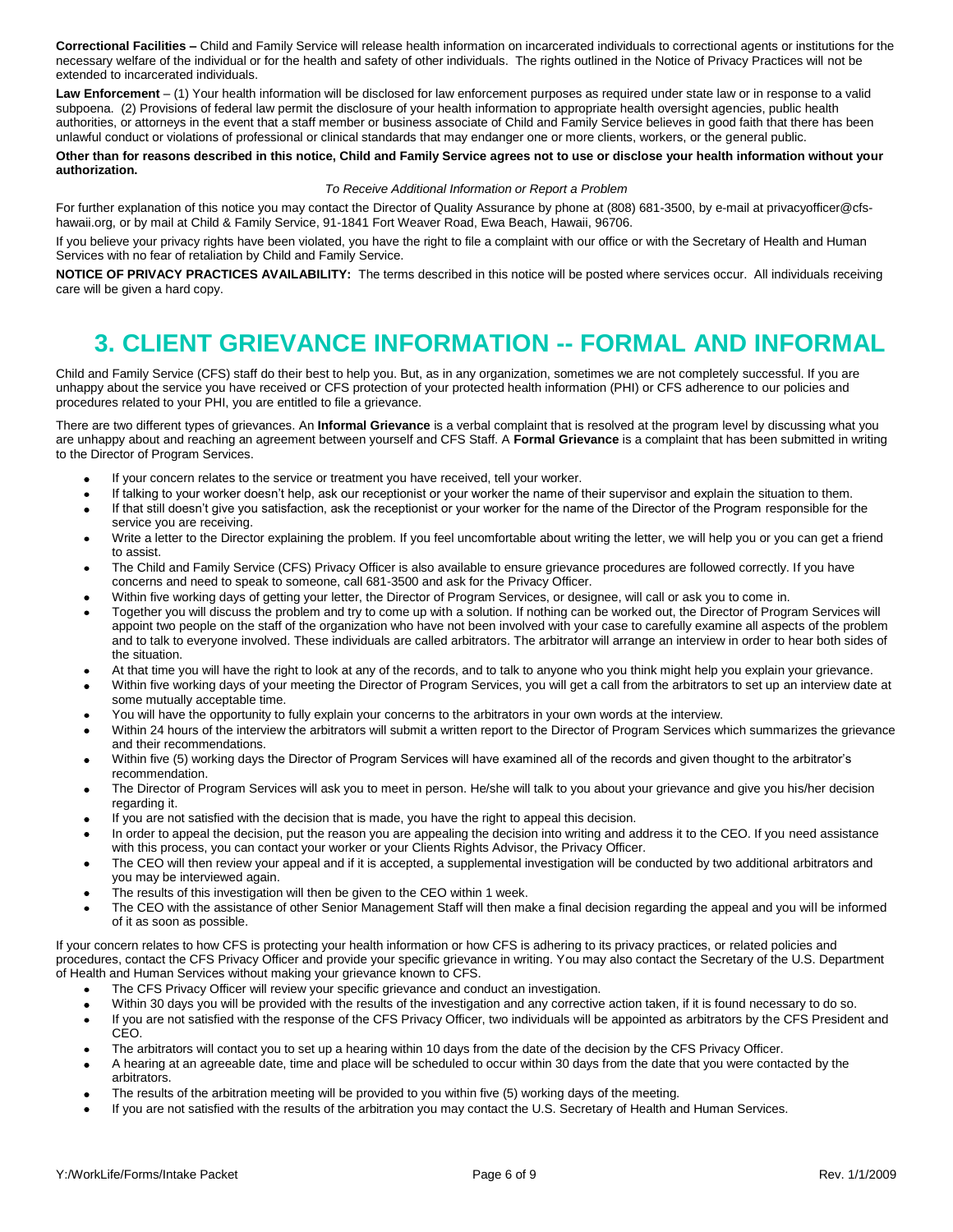## **4. CLIENT RIGHTS AND RESPONSIBILITIES DOCUMENT**

#### **CLIENT RIGHTS:**

- The right to a humane service and treatment environment that affords reasonable protection from harm and appropriate privacy.
- The right to treatment and services under conditions that are free from unlawful discrimination and support your personal liberty. Such liberty will be restricted only as necessary to comply with treatment needs, law, and judicial orders.
- The right to be provided with a reasonable explanation of all aspects of your services and/or treatment.
- The right to confidentiality of records except when staff are mandated by law to report suspected dependent adult abuse, child abuse and/or neglect; when handling any legal proceedings or when conditions of emergency occur and/or there are threats of homicide or suicide.
- The right to written notice of privacy practices, including the right to request that we communicate with you about your protected health information (PHI) at an alternative location in accordance with CFS policy and procedures.
- The right to obtain an accounting of disclosures made and restrict certain disclosures of your protected health information, at your request and in accordance with CFS policy and procedures.
- The right to an individualized, written service and/or treatment plan developed promptly. You have the right to participate in any service and/or treatment planning including revisions. Your service and/or treatment will be according to this plan. There will be periodic review and reassessment of this plan, and appropriate revisions will be made.
- The right to have access to your record upon request and in accordance with CFS policy and procedures.
- The right to submit written request to correct, amend or supplement any portions of your record that you feel are not accurate, relevant, or complete, according to CFS policy and procedures.
- The right to a location for delivery of service that is least restrictive and the most convenient among available alternatives.
- The right to select a provider agency and to receive a CFS referral to another provider agency.
- The right to file complaint/grievance with respect to infringement of these rights, including the right to have such grievances considered in a fair, timely, and impartial manner.
- The right to be informed promptly, in appropriate language so that you can understand your rights described in this section.
- The right to exercise your rights described in this section without any negative effect on your services and/or treatment.
- The right to access a qualified advisor in order to understand and exercise your rights.
- The right to refuse service and to be informed of the possible consequences of such refusal.
- The right to refuse participation in research without informed, voluntary and written consent.

#### **CLIENT RESPONSIBILITIES:**

- The responsibility to comply with program rules and behavioral expectations in order to gain the most from treatment/services and avoid the need to discharge or terminate services.
- The responsibility to provide appropriate and timely notice when canceling an appointment, unless cancellation is due to an emergency.
- The responsibility to comply with program hours of availability.
- The responsibility for open communication with your assigned worker to promote your active participation in the planning and development of your services.
- The responsibility to actively participate in the services that are offered/provided.
- The responsibility to treat Child and Family Service staff in a respectful manner.

#### **WORKLIFE HAWAII CLIENT RIGHTS AND RESPONSIBILITIES:**

- Services are available Monday-Friday 8:00am 5:00 pm and Saturday 10:00am 2:00pm, plus some evening hours can be arranged. After business hours contact number is 1-800-944-3571.
- **I agree to call my therapist at least 24 hours prior to a scheduled appointment in order to cancel or change the appointment.**
- **I understand that if I do not show up for an appointment or do not cancel with at least 24 hours notice, that the session will be**
- **counted as one of my allowed sessions.**
- I agree to meet with my assigned therapist as agreed.
- I agree to make my best effort to work toward my goals.
- I understand that failure to comply with WORKLIFE HAWAII program rules and responsibilities may result in termination of services.

Your Rights Advisor is Director of Quality Assurance at Child & Family Service and can be reached at (808) 681-3500.

# **5. CONSENT TO SERVICE / TREATMENT / EVALUATION**

#### Presenting Request need or concern: EAP Counseling

Purpose(s) of proposed services/treatment or recommended procedures: Provide assistance related to the employee's concern(s) Specific services/treatment proposed: Assessment, brief solution-oriented counseling and referral if needed

#### **The Child & Family Service employee has referred to and reviewed with me the Child and Family Service "Notice of Privacy Practices" prior to signing this consent and has explained to me:**

- the proposed services;
- that information about me may be shared with other CFS employees providing me with treatment or services, for payment of services, and for organizational purposes, such as quality assurance;
- benefits and risk of service/treatment and non service/treatment;
- the right to obtain a second opinion;
- the right to seek services elsewhere;
- that the anticipated results of services are not guaranteed;
- the right to refuse services;
- that my consent may be overridden when the staff is mandated by law to report suspected dependent adult abuse, child abuse and/or neglect; when staff are required to respond to a subpoena; when conditions of emergency occur and or when there is a threat of homicide or suicide;
- that this consent can be revoked at anytime by notification to program staff; and
- that this consent will expire when services are terminated or when I withdraw from services.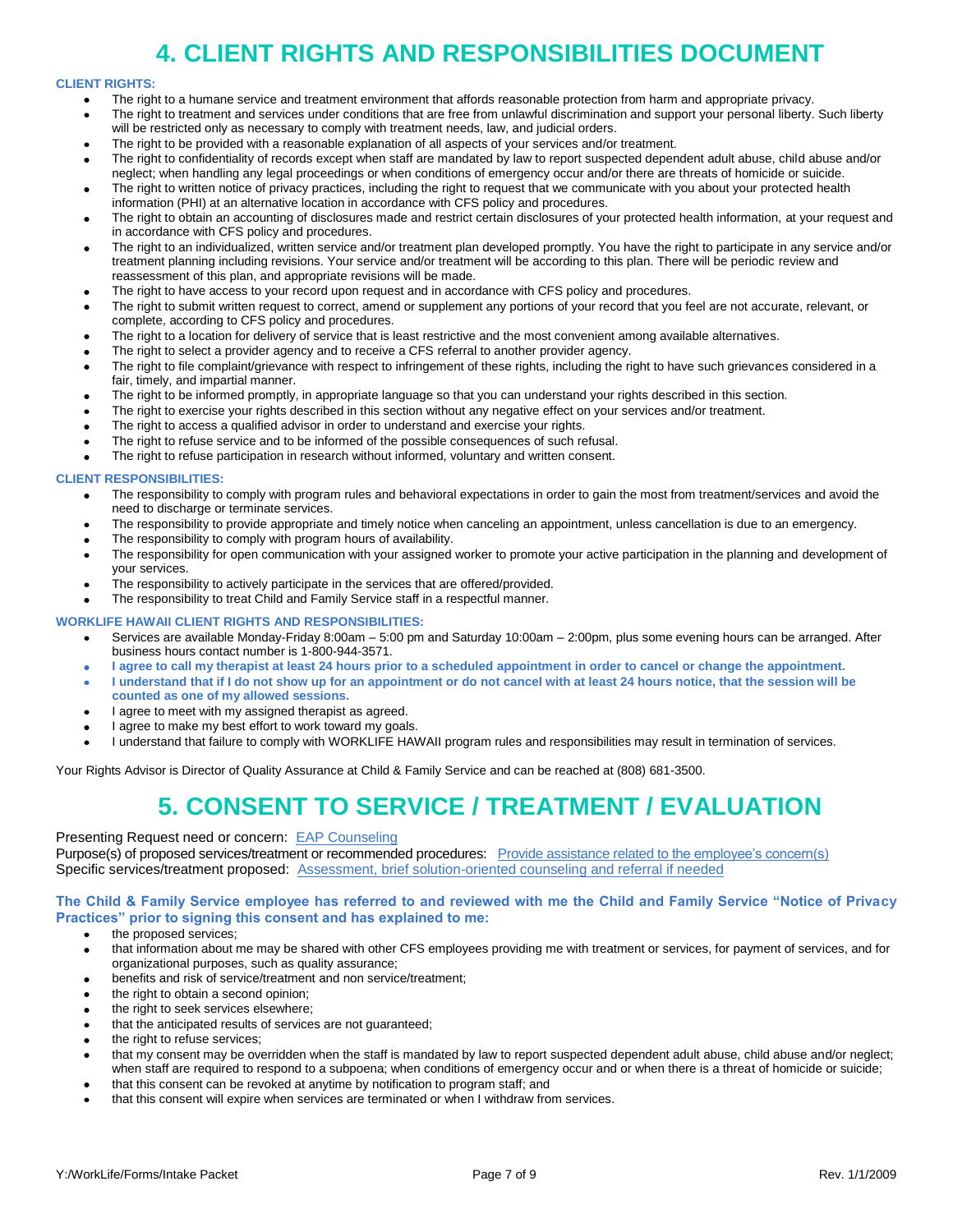

### **6. INTAKE CHECKLIST AND SIGNATURE FORM**



I have been an active participant in the process of review and completion of these documents:

- 1) Face Sheet
- 2) Notice of Privacy Practices
- 3) Client Grievance Information
- 4) Client Rights and Responsibilities
- 5) Consent for Service/Treatment/Evaluation

I consent to these services, having reviewed all of these forms prior to signing, and understand that services will be designed with my input and will reflect my individual needs and circumstances.

All documents have been presented to me in a language that I understand. My rights and responsibilities have been explained to me, and I am aware of and understand my rights and responsibilities. I acknowledge receiving a copy of these documents.

| Client name:                             |                                                                                                |                             |  |  |
|------------------------------------------|------------------------------------------------------------------------------------------------|-----------------------------|--|--|
|                                          | (Please print)                                                                                 | Date of Birth               |  |  |
| Client signature:                        |                                                                                                |                             |  |  |
|                                          |                                                                                                | Date                        |  |  |
| Witnessed by:                            | (CFS program staff's name)                                                                     | (CFS program staff's title) |  |  |
|                                          |                                                                                                |                             |  |  |
| Staff Signature:                         |                                                                                                | Date                        |  |  |
|                                          |                                                                                                |                             |  |  |
|                                          | Acknowledgement by Parent, legal guardian of Minor (Required for clients under the age of 13). |                             |  |  |
|                                          |                                                                                                |                             |  |  |
| Client name:                             |                                                                                                |                             |  |  |
| Parent/Legal                             | (Please print)                                                                                 |                             |  |  |
| Guardian name:                           | (Please print)                                                                                 |                             |  |  |
| Signature:                               |                                                                                                |                             |  |  |
|                                          | (Parent/Legal Guardian)                                                                        | Date                        |  |  |
| Witnessed by:                            |                                                                                                |                             |  |  |
|                                          | (CFS program staff's name)                                                                     | (CFS program staff's title) |  |  |
|                                          |                                                                                                |                             |  |  |
| Client (Parent/Legal Guardian) Comments: |                                                                                                |                             |  |  |
|                                          |                                                                                                |                             |  |  |
|                                          |                                                                                                |                             |  |  |